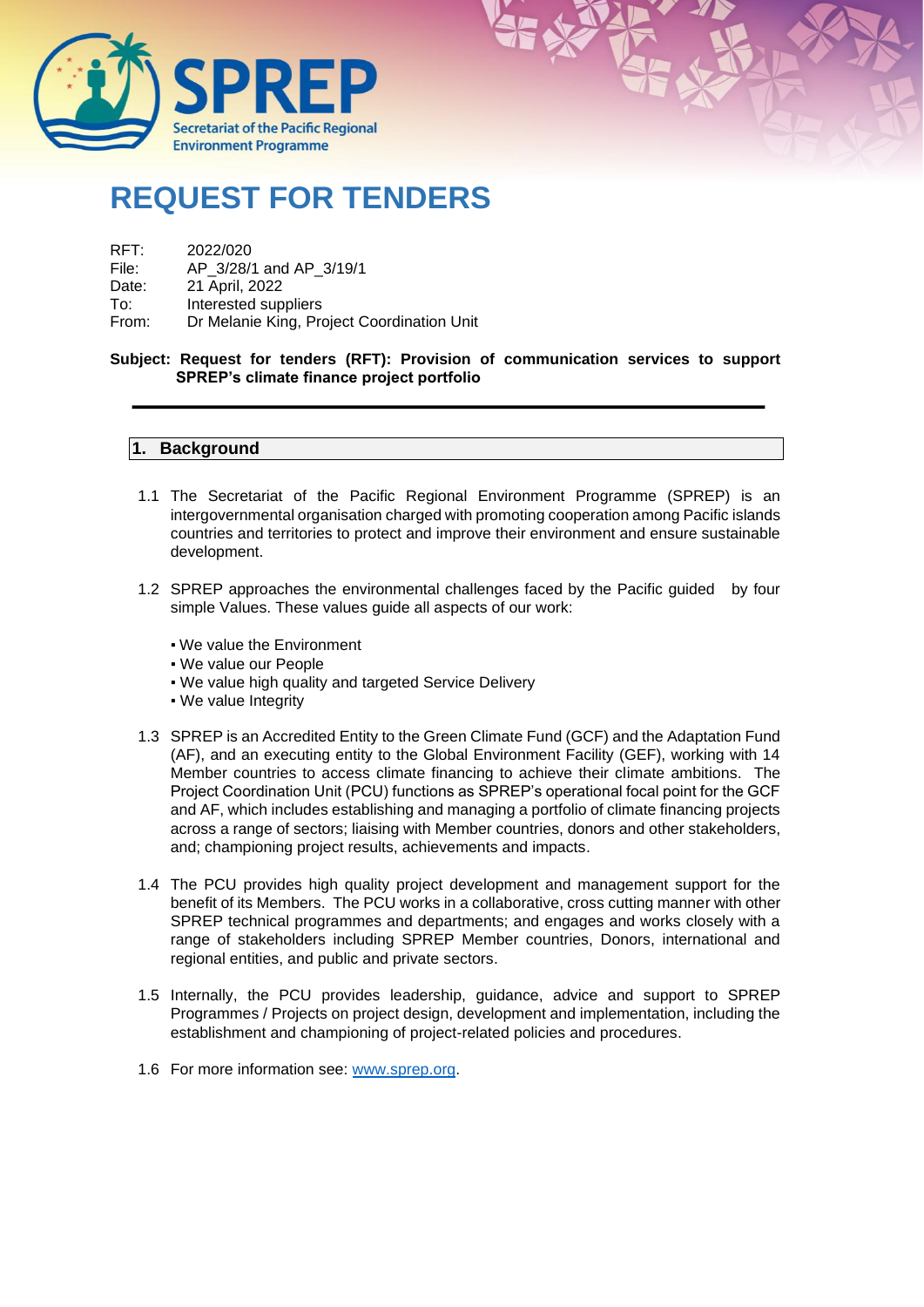#### **2. Specifications: statement of requirement**

- 2.1. SPREP would like to call for tenders from qualified and experienced Communication Specialist firms to support SPREP programmes, projects and initiatives under the Project Coordination Unit include the climate financing portfolio.
- 2.2. The communication firm will play a key role in supporting organisational and Pacific regionbased communication efforts. In particular, the role will provide guidance and delivery on:
	- a. Outcomes and outputs supporting the strategic function of the PCU both internally and externally,
	- b. The results and impact of the projects in the portfolio,
	- c. Project outcomes and outputs supporting SPREP as an Accredited Entity / Implementing Entity to climate financing projects,
	- d. Communication outcomes on specific projects within the GCF Readiness & NAP portfolio, and
	- e. Ensuring all communication outputs are aligned to the SPREP communication guidelines.
- 2.3. The successful tenderer will be able to provide technical functionality including:
	- a. strategic planning, advice and guidance
	- b. content development i.e. written and audio-visual
	- c. effective communications writing
	- d. professional editing i.e. written and audio-visual
	- e. desktop publishing
- 2.4. This role will work closely with the Project Coordination Unit (PCU) team and individual Project Managers under the climate financing portfolio (for project-related functions), to support PCU-organisational and project communication programs and messaging across a range of sectors and, donors, partners and stakeholders.
- 2.5. The role will also liaise with the SPREP Communications and Outreach Unit to ensure all outputs / deliverables are aligned with the overarching SPREP guidelines, systems and processes.
- 2.6. The role is for two-years and will be home-country based. It is expected there may be some travel as required to Samoa or other Pacific countries.
- 2.7. Tenderers will need to provide a comprehensive proposal as outlined in the attached terms of reference (Annex A).
- 2.8. The successful consultants must supply the services to the extent applicable, in compliance with SPREP's Values and Code of Conduct. [https://www.sprep.org/attachments/Publications/Corporate\\_Documents/sprep](https://www.sprep.org/attachments/Publications/Corporate_Documents/sprep-organisational-values-code-of-conduct.pdf)[organisational-values-code-of-conduct.pdf.](https://www.sprep.org/attachments/Publications/Corporate_Documents/sprep-organisational-values-code-of-conduct.pdf) Including SPREP's policy on Child Protection, Environmental Social Safeguards, Fraud Prevention & Whistleblower Protection and Gender and Social Inclusion.
- 2.9. SPREP Standard Contract Terms and Conditions are non-negotiable.

#### **3. Conditions: information for applicants**

3.1 To be considered for this tender, interested Firms must meet the following conditions: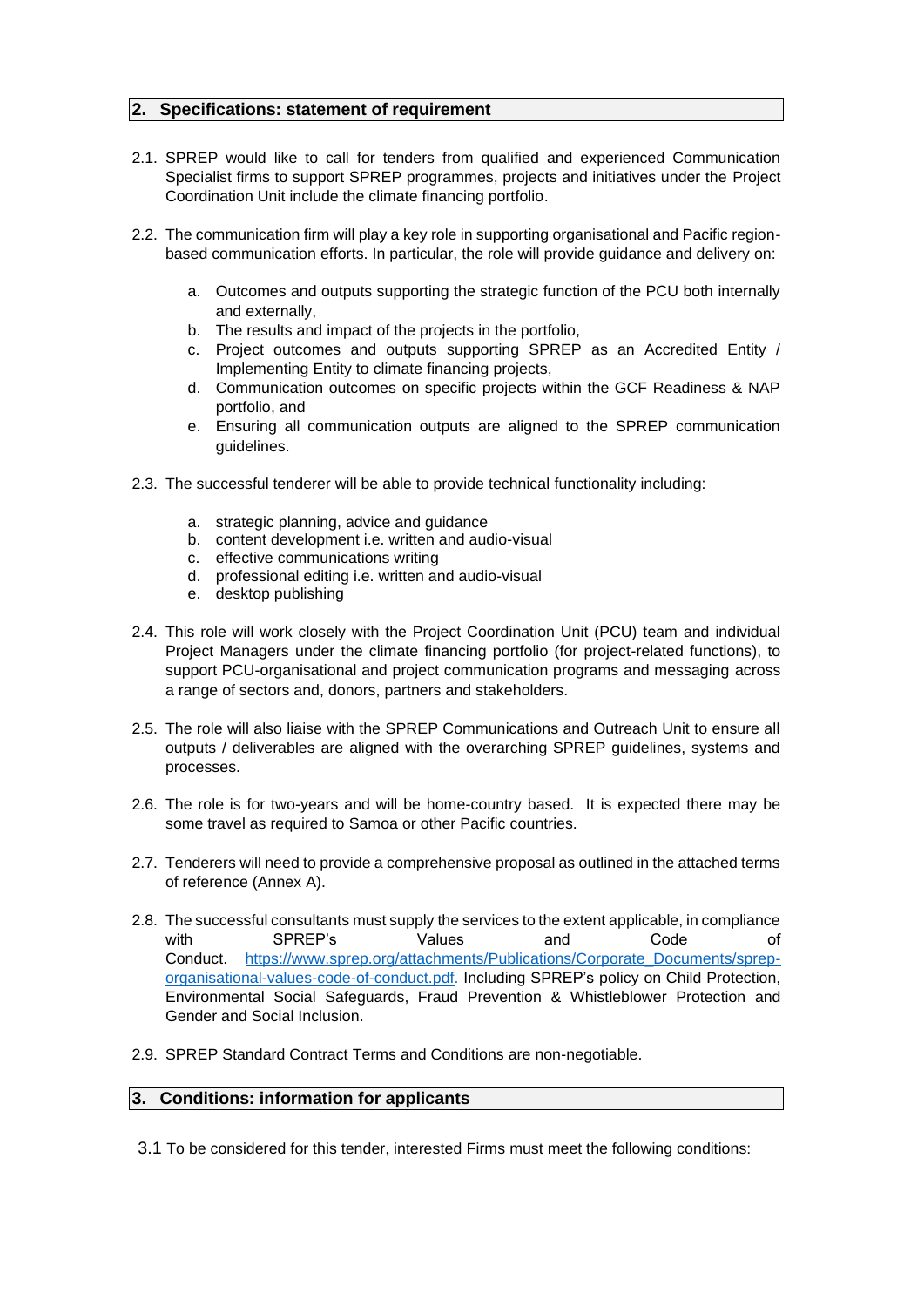- i. Provide a comprehensive technical and financial proposal responding to the requirements in the attached terms of reference and as outlined in Section 4 below.
- ii. Recent CVs of all personnel listed in the tender.
- iii. Submission of five recent communication products produced by the tenderer.
- iv. Provide three references relevant to this tender submission, including the most recent work completed.
- v. Tenderers must declare any areas that may constitute conflict of interest related to this tender and sign the **Conflict of Interest form** provided.
- 3.2 Tenderer is deemed ineligible due to association with exclusion criteria, including bankruptcy, insolvency or winding up procedures, breach of obligations relating to the payment of taxes or social security contributions, fraudulent or negligent practice, violation of intellectual property rights, under a judgment by the court, grave professional misconduct including misrepresentation, corruption, participation in a criminal organisation, money laundering or terrorist financing, child labour and other trafficking in human beings, deficiency in capability in complying main obligations, creating a shell company, and being a shell company.
- 3.4 Tenderer must sign a declaration of **honour form** together with their application, certifying that they do not fall into any of the exclusion situations cited under 3.2 above and where applicable, that they have taken adequate measures to remedy the situation.

#### **4. Submission guidelines**

- 4.1. Tender documentation should demonstrate that the interested Firm satisfies the conditions stated above and below and is capable of meeting the required services and timeframes. Documentation must also include supporting examples to address the evaluation criteria.
- 4.2. Tender documentation should be submitted in English and outline the interested Firm's complete proposal, comprising:
	- a. Provide a comprehensive technical and financial proposal responding to the requirements in the attached terms of reference, including the proposed methodology to undertake the functions outlined in the terms of reference, and details of relevant experience and qualifications to provide the services.
	- b. CV of the personnel listed in the tender.
	- c. Copies of five recent communication products produced by the tenderer.
	- d. Financial proposal: The financial proposal is to outline all costs associated with the undertaking of the role including professional fees (daily rate per team member including sub-contractors), communications and miscellaneous costs inclusive of all taxes. Any travel costs are to be excluded from the financial proposal.
	- e. Declaration form
	- f. Conflict of Interest form
	- g. Honour form
- 4.3. Tender submission must be in United States Dollars (USD).
- 4.4. Tenderers shall bear all costs associated with preparing and submitting a proposal, including cost relating to contract award; SPREP will, in no case, be responsible or liable for those costs, regardless of the conduct or outcome of the bidding process.
- 4.5. The tenderer might be requested to provide additional information relating to their submitted proposal, if the Tender Evaluation Committee requests further information for the purposes of tender evaluation. SPREP may shortlist one or more Tenderers and seek further information from them.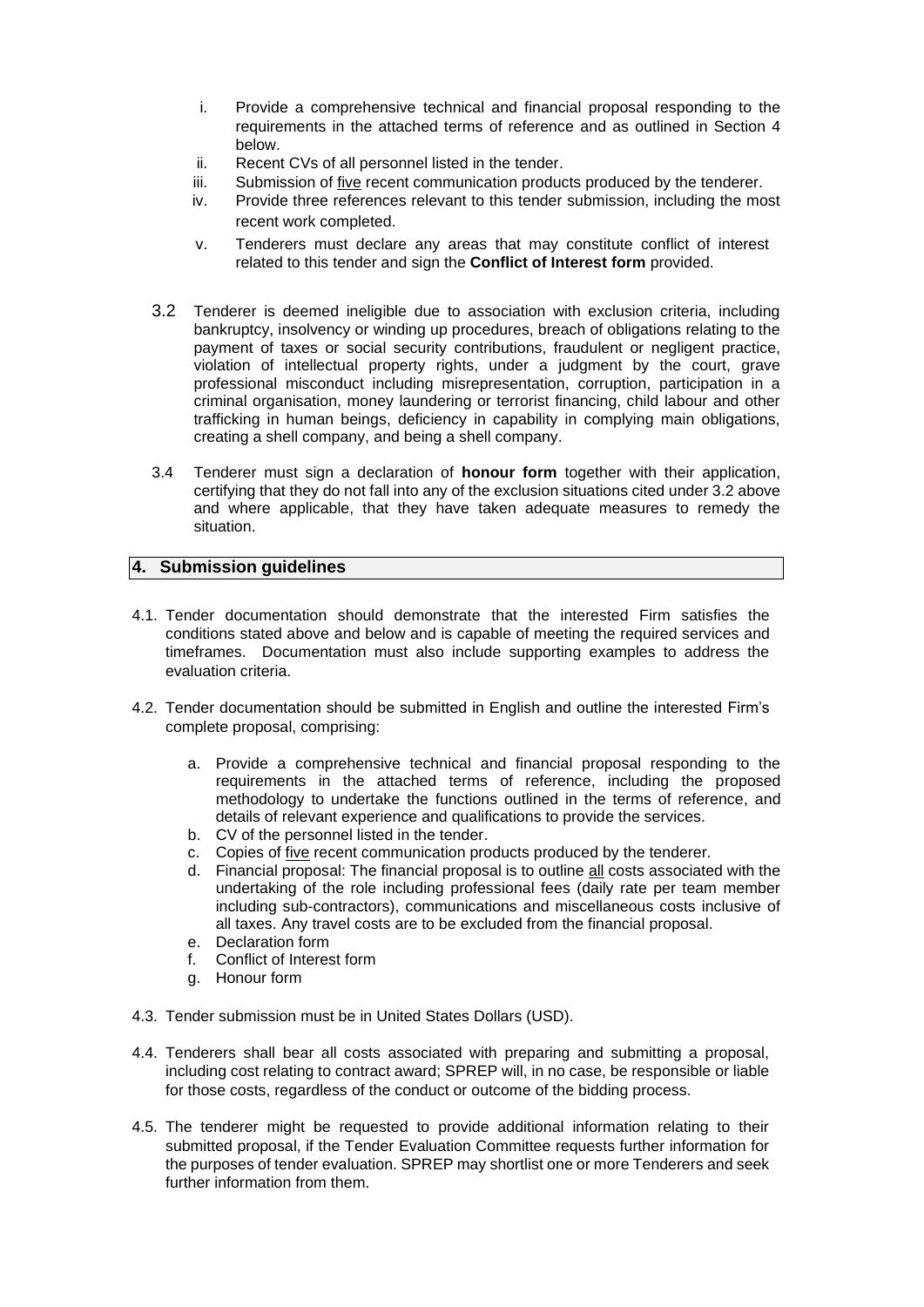- 4.6. The submitted tender proposal must be for the entirety of the Terms of Reference and not divided into portions which a potential tenderer/bidder can provide services for.
- 4.7. No tender proposal may be modified after the deadline for submission of proposals.
- 4.8. The proposal must remain valid for 90 days from date of submission.
- 4.9. Tenderers / bidders must insist on acknowledgement of receipt of tender / proposals / bids.

#### **5. Tender Clarification**

- 5.1 a. Any clarification questions from applicants must be submitted by email to [procurement@sprep.org](mailto:procurement@sprep.org) before 17 May 2022 and responses will be posted on the SPREP website [www.sprep.org/tender by 19](http://www.sprep.org/tender%20by%2019%20May%202022) May 2022.
	- b. The only point of contact for all matters relating to the RFT and the RFT process is the SPREP Procurement Officer.
	- c. SPREP will determine what, if any, response should be given to a Tenderer question. SPREP will circulate Tenderer questions and SPREP's response to those questions to all other Tenderers using the SPREP Tenders page [\(https://www.sprep.org/tenders\)](https://www.sprep.org/tenders) without disclosing the source of the questions or revealing any confidential information of a Tenderer.
	- d. Tenderers should identify in their question what, if any, information in the question the Tenderer considers is confidential.
	- e. If a Tenderer believes they have found a discrepancy, error, ambiguity, inconsistency or omission in this RFT or any other information given or made available by SPREP, the Tenderer should promptly notify the Procurement Officer setting out the error in sufficient detail so that SPREP may take the corrective action, if any, it considers appropriate.

#### **6. Evaluation criteria**

6.1. SPREP will select a preferred Consultant on the basis of SPREP's evaluation of the extent to which the documentation demonstrates that the tenderer offers the best value for money, and that the tenderer satisfies the following criteria:

#### a) **Technical Proposal (80%)**

- i. Provide a comprehensive technical proposal responding to the requirements in the attached terms of reference, including the proposed methodology to undertake the functions outlined in the terms of reference, and details of relevant experience and qualifications to provide the services.
- ii. Details of the person(s) including their role and experience outlined against the qualifications and experience criteria listed above.
- iii. CV of the consultant(s).
- iv. Copies of five recent communication products produced by the tenderer.

#### b) **Financial Proposal (20%)**

i. The financial proposal is to outline all costs associated with the undertaking of the role including professional fees (daily rate per team member including sub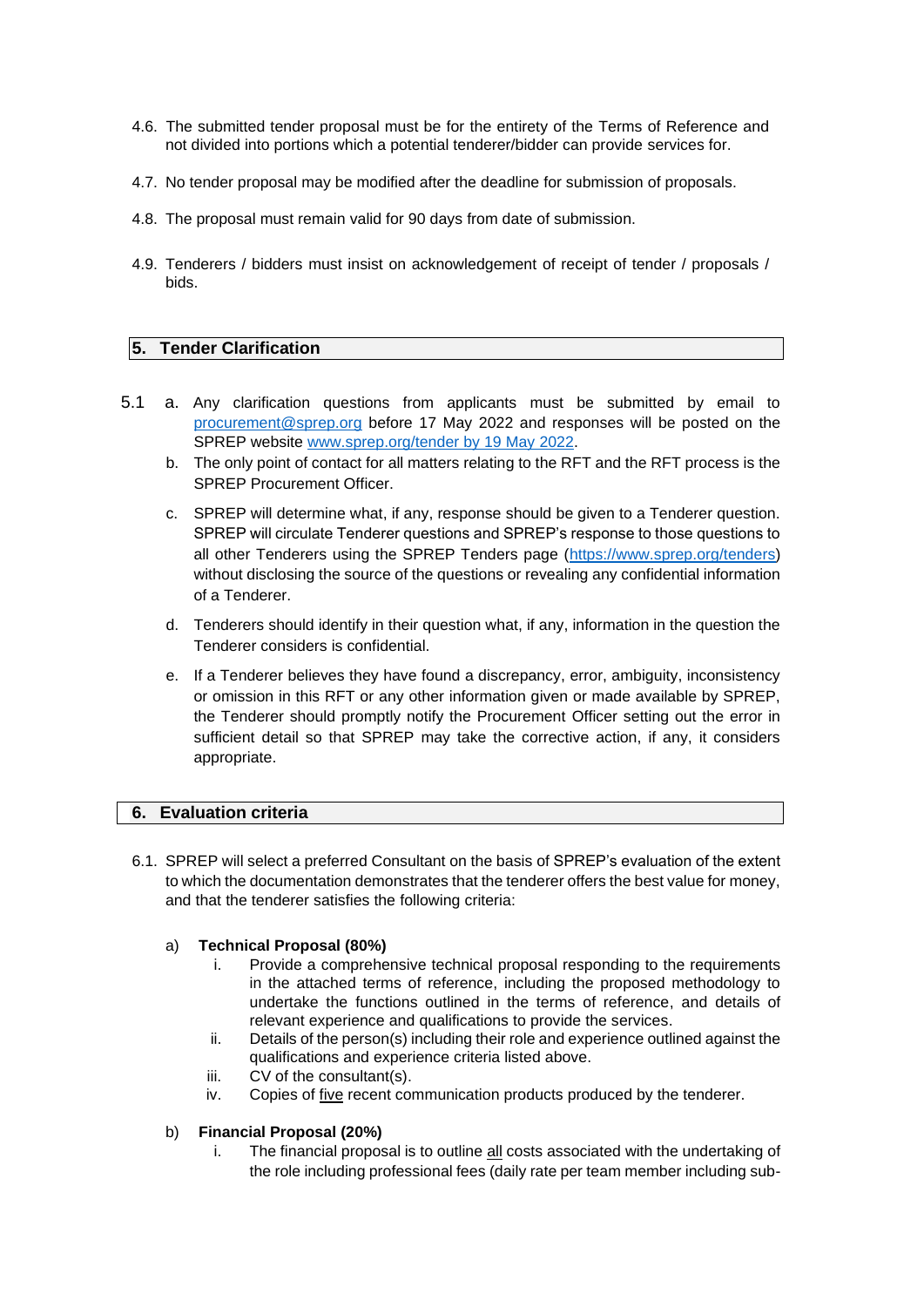contractors), communications and miscellaneous costs inclusive of all taxes. Any travel costs are to be excluded from the financial proposal.

#### **7. Variation or Termination of the Request for Tender**

- 7.1 a. SPREP may amend, suspend or terminate the RFT process at any time.
	- b. In the event that SPREP amends the RFT or the conditions of tender, it will inform potential Tenderers using the SPREP Tenders page [\(https://www.sprep.org/tenders\)](https://www.sprep.org/tenders).
	- c. Tenderers are responsible to regularly check the SPREP website Tenders page for any updates and downloading the relevant RFT documentation and addendum for the RFT if it is interested in providing a Tender Response.
	- d. If SPREP determines that none of the Tenders submitted represents value for money, that it is otherwise in the public interest or SPREP's interest to do so, SPREP may terminate this RFT process at any time. In such cases SPREP will cancel the tender, issue a cancellation notice and inform unsuccessful bidders accordingly.

#### **8. Deadline**

- 8.1 The due date for submission of the tender is: 02 June, 2022, midnight (Apia, Samoa local time).
- 8.2 Late submissions will be returned unopened to the sender.
- 8.3 Please send all tenders clearly marked 'RFT 2022/020: **Provision of communication services to support SPREP's climate finance project portfolio** to one of the following methods:
	- Mail: SPREP Attention: Procurement Officer PO Box 240 Apia, SAMOA
	- Email: [tenders@sprep.org](mailto:tenders@sprep.org) (MOST PREFERRED OPTION) Fax: +685 20231

Person: Submit by hand in the tenders box at SPREP Reception,

Vailima, Samoa.

#### **Note:**

Submissions made to the incorrect portal will not be considered by SPREP. SPREP is made aware of the error in submission prior to the deadline, the applicant will be advised to resubmit their application to the correct portal. However, if SPREP is not made aware of the error in submission until after the deadline, then the application is considered late and will be returned unopened to the sender.

SPREP reserves the right to reject any or all tenders and the lowest or any tender will not necessarily be accepted.

SPREP reserves the right to reject any or all tenders and the lowest or any tender will not necessarily be accepted, thereby incurring no liability to the affected tenderer/bidder, nor any obligation to inform the affected tenderers/bidders of the grounds for SPREP's action.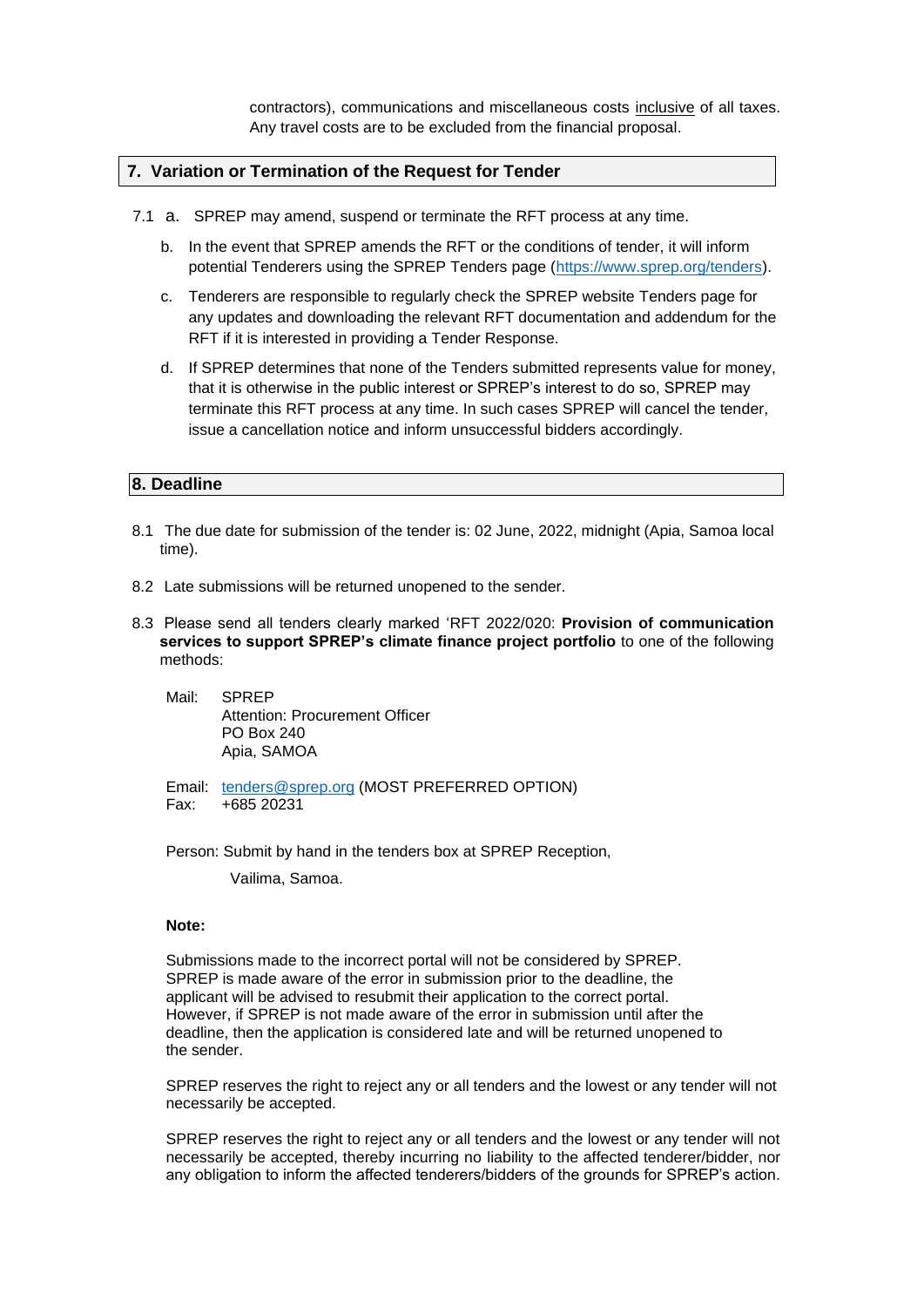SPREP reserves the right to enter into negotiation with respect to one or more proposals prior to the award of a contract, split an award/awards and to consider localised award/awards between any proposers in any combination, as it may deem appropriate without prior written acceptance of the proposers.

**A binding contract is in effect once signed by both SPREP and the successful tenderer. Any contractual discussion/work carried out/goods supplied prior to a contract being signed does not constitute a binding contract.** 

**For any complaints regarding the Secretariat's tenders please refer to the Complaints section on the SPREP website**  [http://www.sprep.org/accountability/complaints.](http://www.sprep.org/accountability/complaints)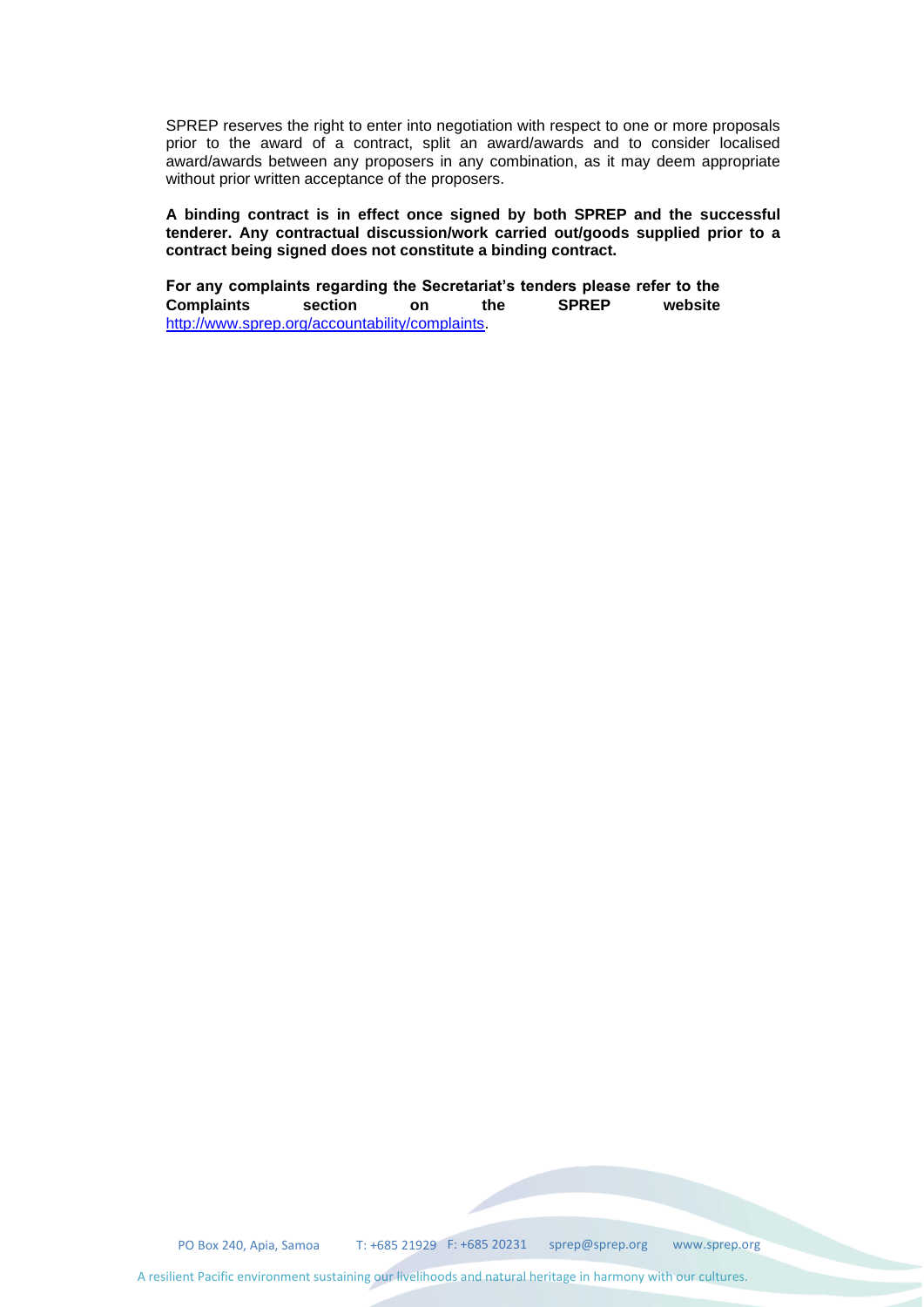**Annex A: Terms of Reference** 

# **Secretariat for the Pacific Regional Environment Programme**

## **Terms of Reference**

# **For**

# **Communication Services to support the Climate Finance Project Portfolio**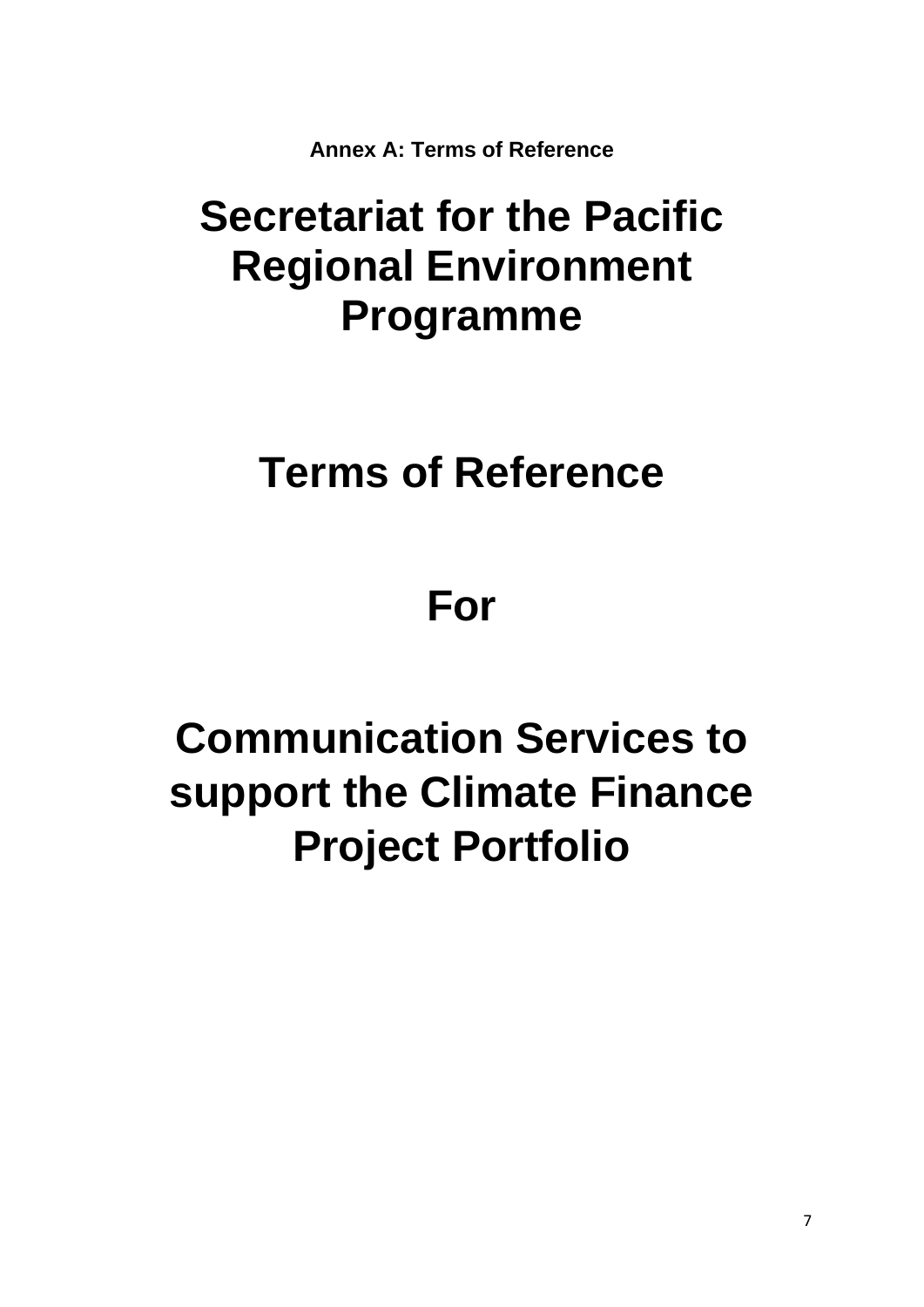## **1. Introduction**

The Secretariat of the Pacific Regional Environment Programme (SPREP) is an intergovernmental organisation charged with promoting cooperation among Pacific islands countries and territories to protect and improve their environment and ensure sustainable development.

SPREP approaches the environmental challenges faced by the Pacific guided by four simple Values. These values guide all aspects of our work:

- We value the Environment
- We value our People
- We value high quality and targeted Service Delivery
- We value Integrity

SPREP is an Accredited Entity to the Green Climate Fund (GCF) and the Adaptation Fund (AF), and an executing entity to the Global Environment Facility (GEF), working with 14 Member countries to access climate financing to achieve their climate ambitions. The Project Coordination Unit (PCU) functions as SPREP's operational focal point for the GCF and AF, which includes establishing and managing a portfolio of climate financing projects across a range of sectors; liaising with Member countries, donors and other stakeholders, and; championing project results, achievements and impacts.

The PCU provides high quality project development and management support for the benefit of its Members. The PCU works in a collaborative, cross cutting manner with other SPREP technical programmes and departments; and engages and works closely with a range of stakeholders including SPREP Member countries, Donors, international and regional entities, and public and private sectors.

Internally, the PCU provides leadership, guidance, advice and support to SPREP Programmes / Projects on project design, development and implementation, including the establishment and championing of project-related policies and procedures.

For more information see: [www.sprep.org.](http://www.sprep.org/)

#### **1.1. The Need**

We are seeking a Communications Specialist Firm who will support SPREP programmes, projects and initiatives under the Project Coordination Unit including the climate financing project portfolio.

The communication firm will play a key role in supporting organisational and Pacific region-based communication efforts.

In particular, the role will provide guidance and delivery on:

- (a) outcomes and outputs supporting the strategic function of the PCU both internally and externally,
- (b) the results and impact of the projects under the portfolio,
- (c) project outcomes and outputs supporting SPREP as an Accredited Entity / Implementing entity to climate financing projects, and
- (d) communication outcomes on specific projects within the GCF Readiness & NAP portfolio).
- (e) Ensuring all communication outputs are aligned to the SPREP Communication guidelines.

It is expected the successful tenderer will be able to provide technical functionality including: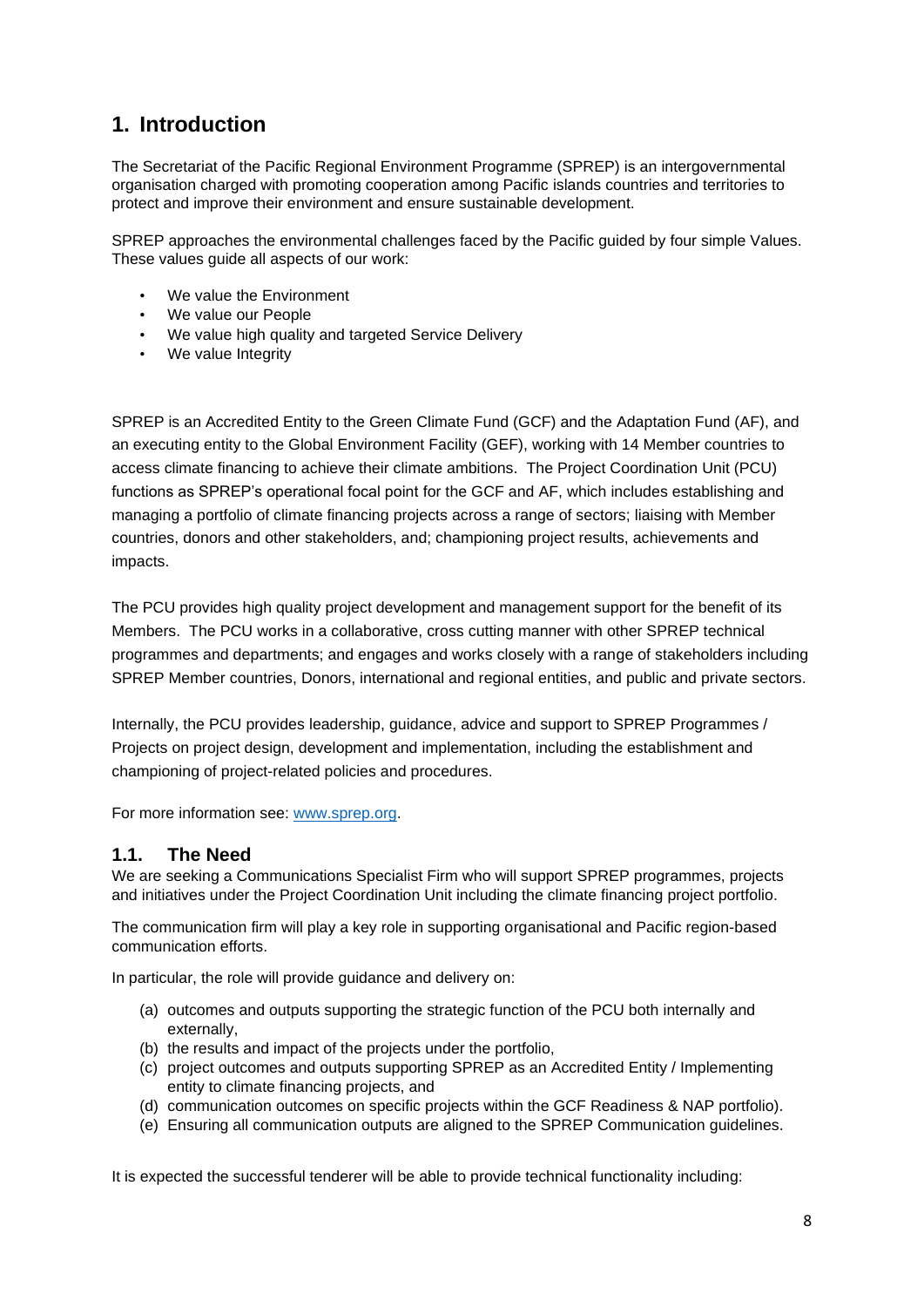- (a) strategic planning, advice and guidance
- (b) content development i.e. written and audio-visual
- (c) effective communications writing
- (d) professional editing i.e. written and audio-visual
- (e) desktop publishing

This role will work closely with the Project Coordination Unit (PCU) team and individual Project Managers under the climate financing portfolio (for project-related functions), to support PCUorganisational and project communication programs and messaging across a range of sectors and, donors, partners and stakeholders.

The role will also liaise with the SPREP Communications and Outreach Unit to ensure all outputs / deliverables are aligned with the overarching SPREP guidelines, systems and processes.

The role is for two-years and will be home-country based. It is expected there may be some travel as required to Samoa or other Pacific countries.

### **2. Scope of Work**

To increase the visibility of SPREP's climate financing portfolio, including outcomes and results achieved through the portfolio - with external stakeholders including donors, Member Countries and other stakeholders, and internally within SPREP – and to deliver against the recognised need outlined above, the expected scope of work will cover two components: (a) Organisational level in providing communication support to the Project Coordination Unit in managing the climate finance portfolio, and (b) Project level in providing communication support to the individual Readiness and NAP projects. This will include:

- (a) developing and implementing effective Unit (corporate) and project communication and knowledge management strategies;
- (b) planning and leading internal and external communication efforts to strengthen awareness and understanding of the project results and impact, and raising the profile and visibility of the results with donors and other stakeholders;
- (c) developing content including project-related information, tools, products, promotional materials, publications, e-news, project bulletins and other means of communication and dissemination;
- (d) undertaking communication activities such as website management, social media and other engagement mechanisms to disseminate core project findings and key messages to various target audiences:
- (e) guidance and mentoring to PCU and project staff to enhance internal capacity for communication, knowledge sharing and outreach; and
- (f) reporting against indicators to demonstrate effectiveness.

### **3. Expected Outcomes and Deliverables**

The Communications Specialist Firm will deliver on the following:

#### **A. Climate finance portfolio (Organisational)**

#### **i. Leadership and Strategy**

• Develop and implement the PCU's Climate Financing Portfolio Communication & Knowledge Management Strategy and Action Plan including core indicators.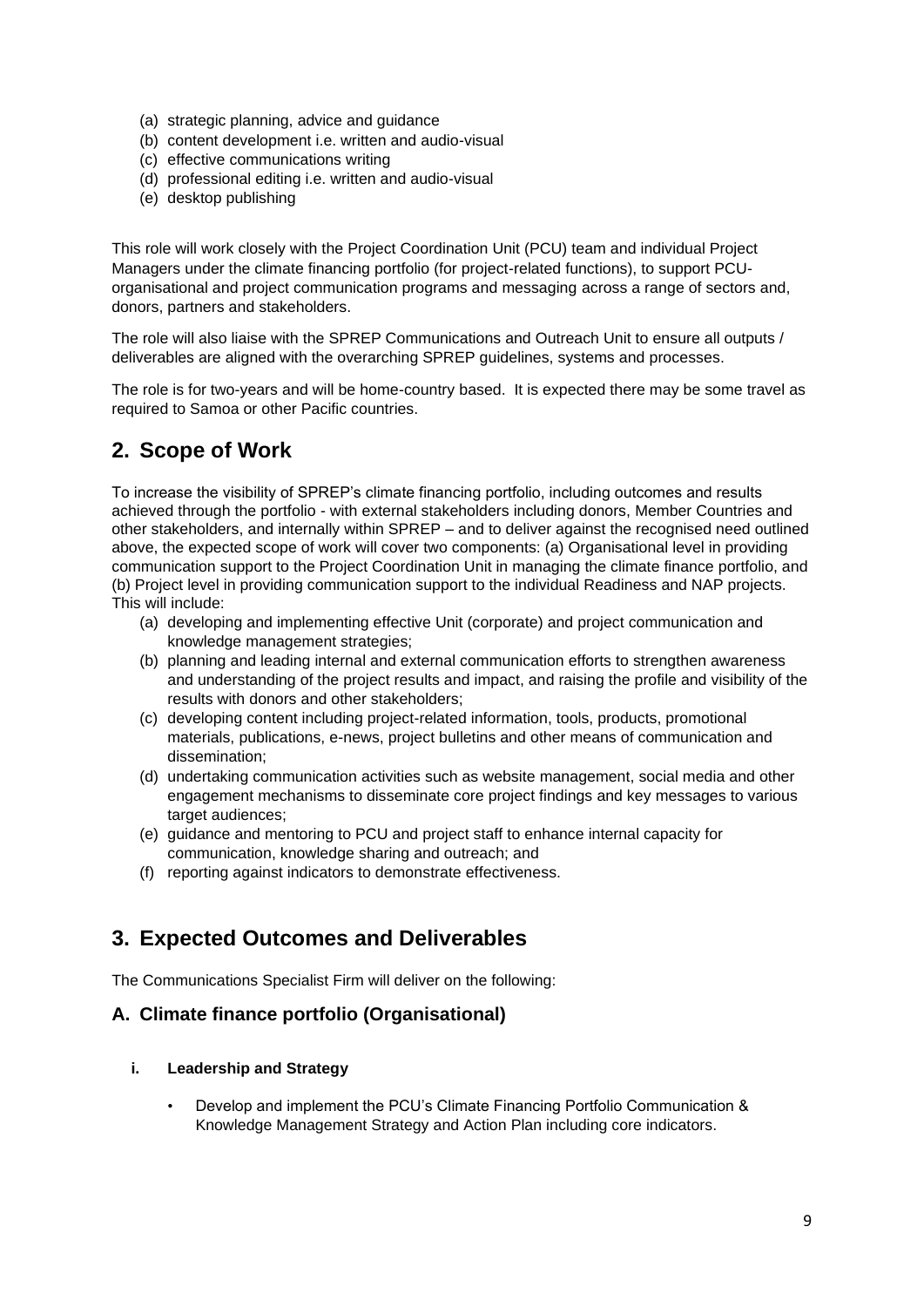- In collaboration with the PCU, develop annual work plans and budgets providing a programme of deliverables against the requirements of the climate financing project portfolio.
- Develop and oversight the implementation of, the SPREP climate financing portfolio's branding.
- Lead the development, including content / editing and desktop publishing, of a wide-range of communication and promotional materials that highlight the climate financing portfolio's corporate function and projects.
- Mentoring to the climate financing team and specific project teams on the development and implementation of communication tools and products to achieve effective results.

#### **ii. Implementation of internal and external communication efforts**

- Produce various communication materials on project activities and results including but not limited to - tools, publications, information materials e.g. factsheets, brochures, promotional materials, project briefs, articles, media releases, social media posts, audiovisual materials, website updates and other innovative informational formats - for a variety of communication pathways including hardcopy distribution, websites, blogs, e-news, media and other communication channels.
- Produce case studies / success stories highlighting the impact of project activities on target sectors and communities.
- Develop a climate financing newsletter including the development of engaging content. This will involve working with project members to source material, incorporating strategic project updates etc.
- Work with the PCU to consult and work with target stakeholders, communities, sectors, partners and other stakeholders to address communication needs.
- Develop the climate financing portfolio's webpages, including development of the branding e.g. 'look and feel' (in line with the SPREP website guidelines) and content, on the SPREP website.
- Any other relevant task required to facilitate project progress.

#### **iii. Monitoring and Evaluation**

- Work with the PCU and project managers to develop and implement an appropriate monitoring and evaluation framework for the communication effort.
- Make adjustments to the overall strategy and programming as appropriate. Advocate for capture of experiences, lessons learned and successful initiatives.

#### **B. Readiness and NAP projects**

#### **i. Leadership and Strategy**

• Develop and implement Communication & Knowledge Management Strategies for the individual SPREP Readiness and NAP projects, including core indicators, as appropriate.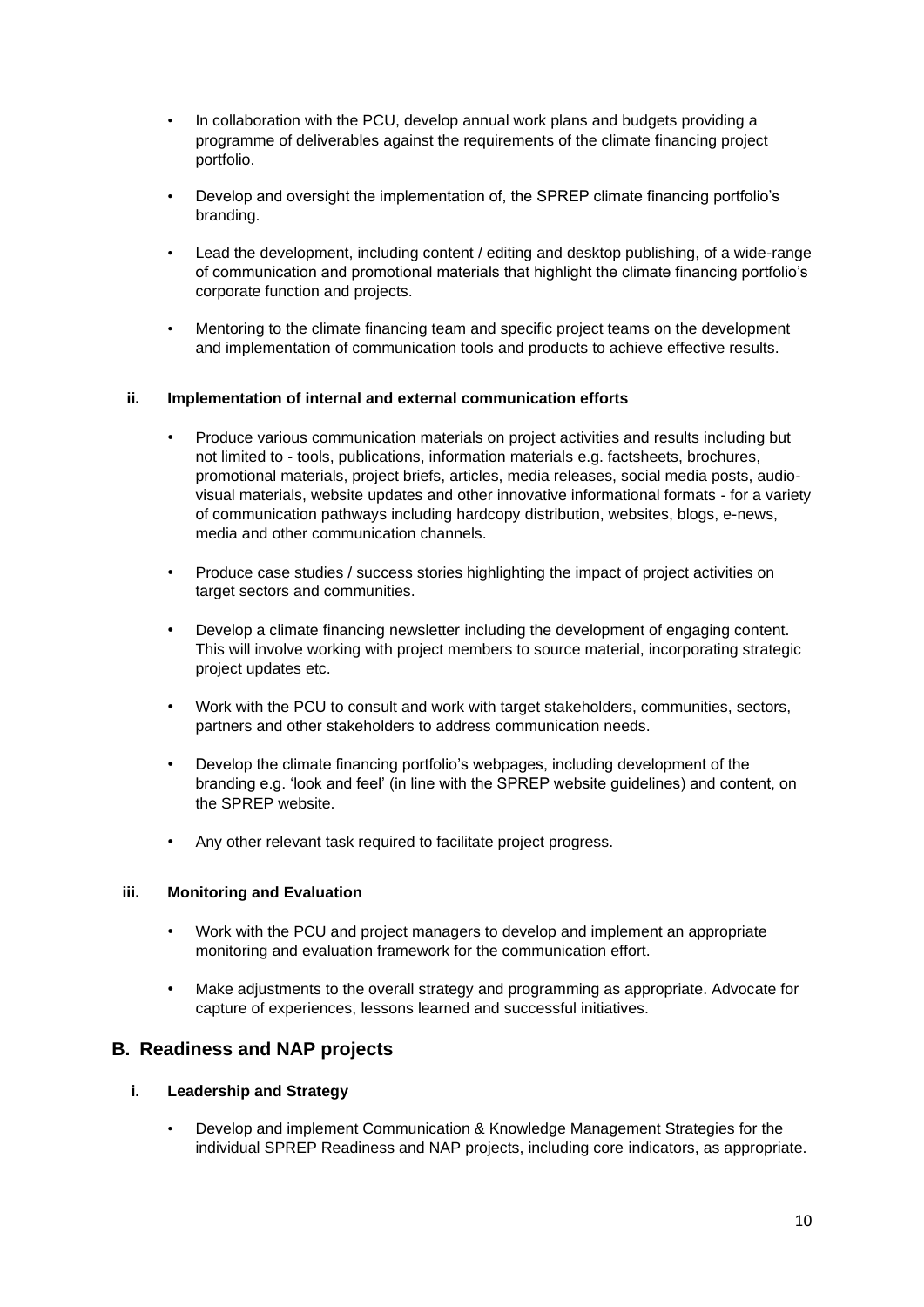• Lead the development, including content / editing and desktop publishing, of a wide-range of communication and promotional materials as per the individual project plans.

#### **ii. Implementation of internal and external communication efforts**

- Produce various communication materials on project activities and results targeting project stakeholders. This will include but not limited to - tools, publications, information materials e.g. factsheets, brochures, promotional materials, project briefs, articles, media releases, social media posts, audio-visual materials, website updates and other innovative informational formats - for a variety of communication pathways including hardcopy distribution, websites, blogs, e-news, media and other communication channels.
- Produce case studies / success stories highlighting the impact of project activities on target sectors and communities.
- Work with the Project Managers to consult and work with target stakeholders, communities, sectors, partners and other stakeholders to address communication needs.
- Any other relevant task required to facilitate project progress.

#### **iii. Monitoring and Evaluation**

• Work with the project manager to develop and implement an appropriate monitoring and evaluation framework for the communication effort.

### **4. Qualifications & Experience**

Interested tenderers should provide details of the proposed expertise as part of the team to undertake the functions. The team should consist of a Team Leader and other expertise as required to fulfill the functions under this terms of reference. The Team Leader should have at least 12 years of experience related to providing strategic communication guidance and on-ground application in an international development context. The role of the Team Leader will be defining the strategy(s), approach and methodologies, guiding and managing the team, leading the communication aspects during key country missions where applicable, drafting and revising content, and presenting the outputs.

The team's experience should include:

- Postgraduate qualifications in communications or other related fields such as journalism, media, public affairs, international relations and / or equivalent of qualifications and experience.
- Prior experience in developing and implementing communication and knowledge management strategies in a project context in an international development setting, Pacific region setting is desirable.
- Demonstrated expertise in content production across multiple mediums and platforms, to achieve the targeted outcomes and results.
- Demonstrated understanding of communications and social media strategies, including experience in moving concepts into on-ground products and tools for multiple audiences.
- Strong technical skills related to desktop publishing (e.g. Photoshop, Illustrator, InDesign), and in web design and social media platforms.
- Skills in audio-visual production would be an advantage.
- Demonstrated culturally sensitive, friendly, and effective inter-personal and communication skills that are conducive to effective presentations and networking, and building trust required to complete tasks.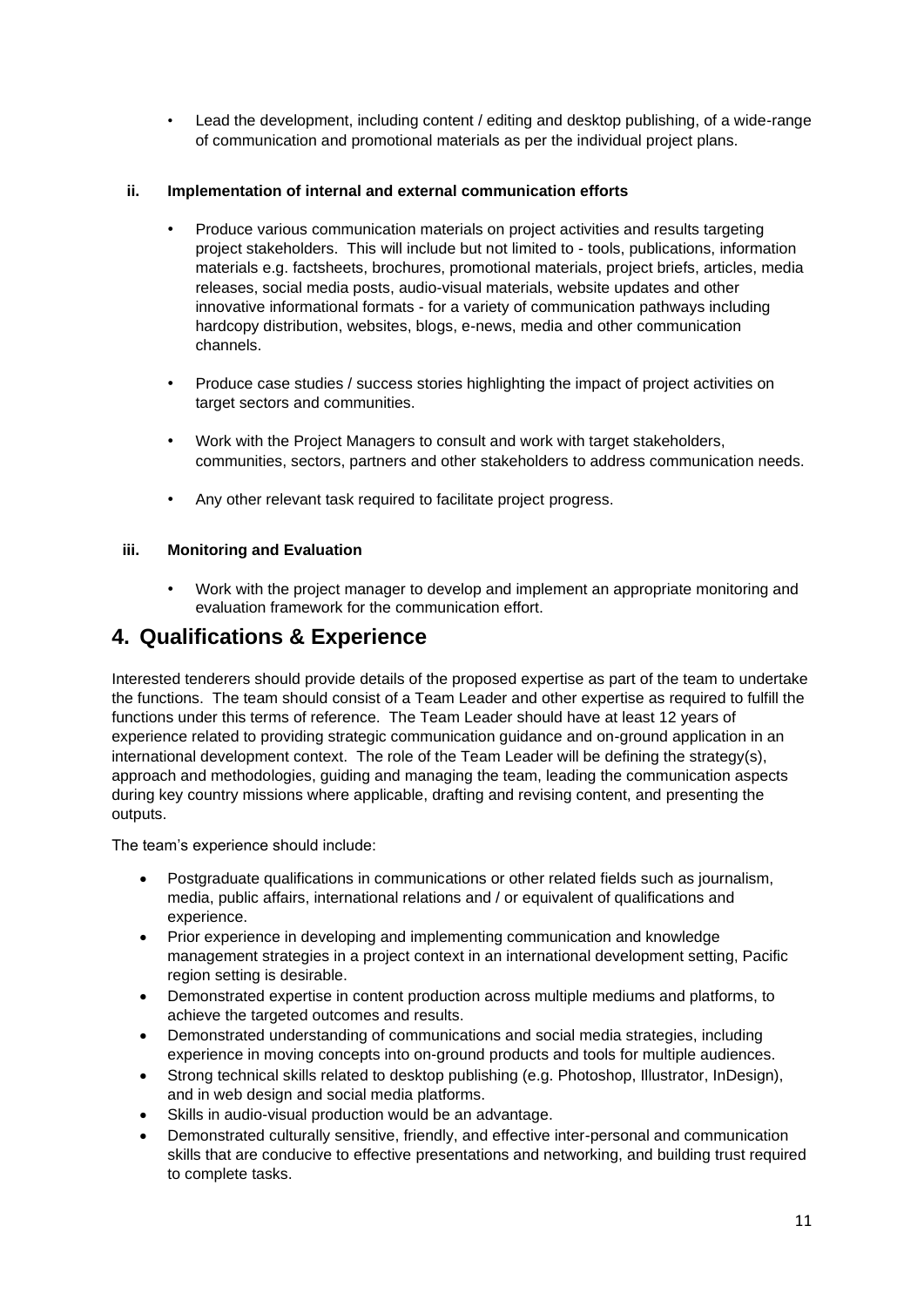- Experience and knowledgeable about environmental issues, climate change impacts, water vulnerability challenges and resilience building opportunities particular to Pacific Small Island Developing States.
- Excellent English communication skills.

#### **Competencies**

- **Professionalism:** Good knowledge of climate change issues in the Pacific. Ability to apply good judgement in the context of assignments given, plan own work and manage conflicting priorities. Shows pride in work and in achievements; demonstrates professional competence and mastery of subject matter; is conscientious and efficient in meeting commitments, observing deadlines and achieving results; shows persistence when faced with difficult problems or challenges; solutions based. Takes responsibility for incorporating gender perspectives and ensuring the equal participation of women and men in all areas of work.
- **Leadership:** Establishes and maintains relationships with a broad range of people to understand needs and gain support; anticipates and resolves conflicts by pursuing mutually agreeable solutions.
- **Communication:** Speaks and writes clearly and effectively; exhibits interest in consultative approaches; correctly interprets messages from others and responds appropriately; asks questions to clarify and exhibits interest in having two-way communication; tailors language, tone, style and format to match audience; demonstrates openness in sharing information and keeping people informed.
- **Teamwork:** Works collaboratively with colleagues to achieve goals; solicits input by genuinely valuing others' ideas and expertise; is willing to learn from others' places team agenda before personal agenda; supports and acts in accordance with final group discussion, even when such decisions may not entirely reflect own position; shares credit for team accomplishments.
- **Planning and Organising:** Develops clear goals that are consistent with agreed strategies; identifies priority actions and assignments; adjusts priorities as required; allocated appropriate amount of time and resources for completing work; foresees risks and allows for contingencies when planning; monitors and adjusts plans and actions as necessary.
- **Language Requirements:** Fluency in English (oral and written) is a requirement, with sound written and presentation skills using plain English.

### **5. Assessment Criteria**

Tenders will be assessed against the submission of a full proposal to include:

- 1. Proposed methodology to undertake the function(s) outlined in the terms of reference.
- 2. Track record in delivery on similar roles evidenced through submission of five communication products produced by the tenderer.
- 3. Details of the team including their role and experience (noting the minimum requirements of the team as outlined in Section 4). It should be noted that where sub-contractors may be involved (e.g creative design, desktop publishing, audio-visual etc) the details of this must be clearly outlined in the proposal and costings budgeted for, and included in the financial proposal.
- 4. CVs of the team.
- 5. Financial proposal: The financial proposal is to outline all costs associated with the undertaking of the role including professional fees (daily rate per team member including subcontractors), communications and miscellaneous costs inclusive of all taxes.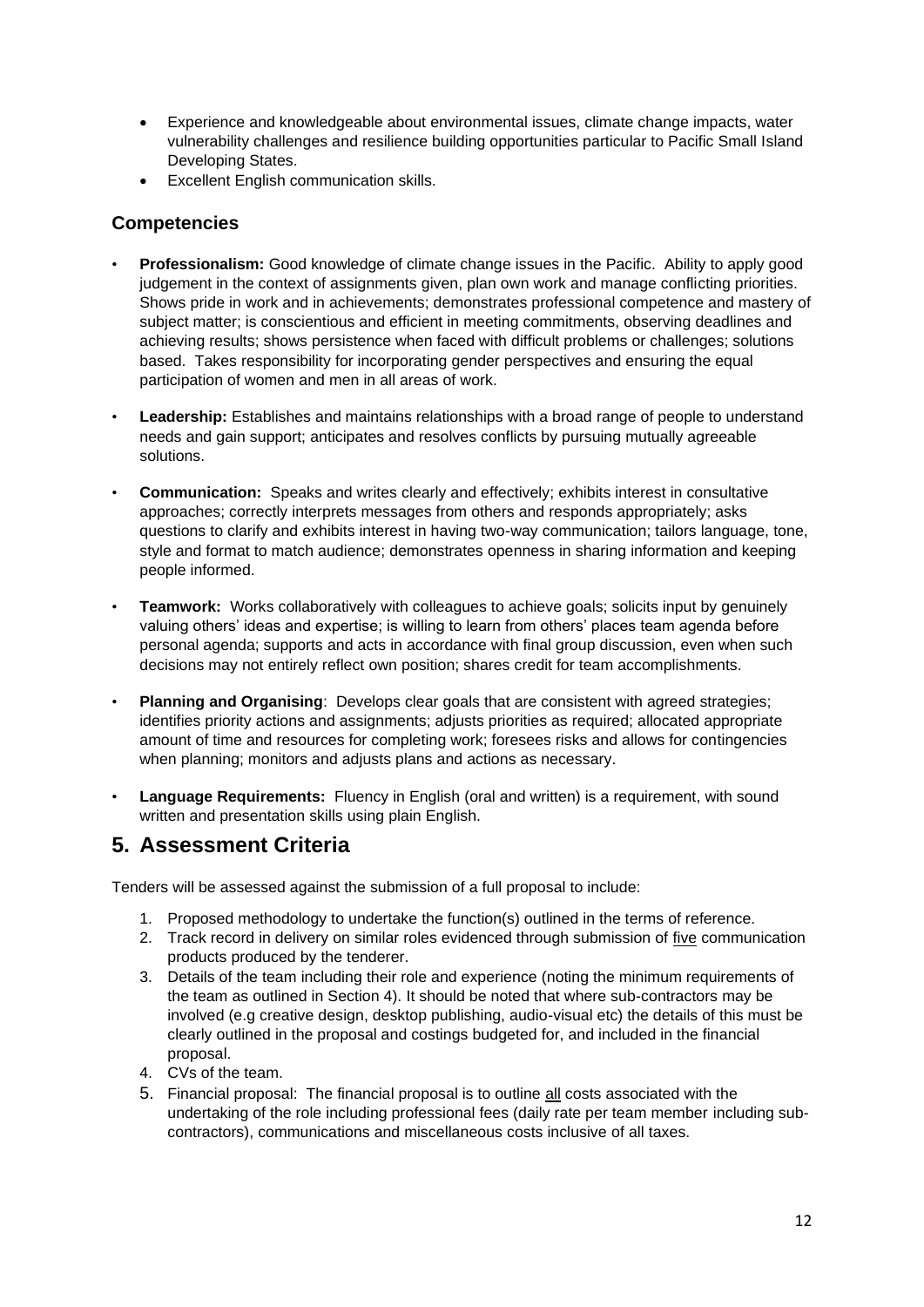## **7. Schedule of the Assignment**

This appointment is for a two-year period equivalent for approximately 200 days (10 months) per year. The communication firm will be under the supervision of the Manager, Project Coordination Unit and will work closely with the climate financing portfolio project specialists and project managers of the individual projects where appropriate.

## **8. Payment Schedule**

Payments will be paid on a monthly basis in arrears and based on performance and delivery of the communication outcomes and outputs as per the agreed-to annual work plans.

The Agreement template outlining terms and conditions is attached to this tender for consortium's information and reference (Annex B).